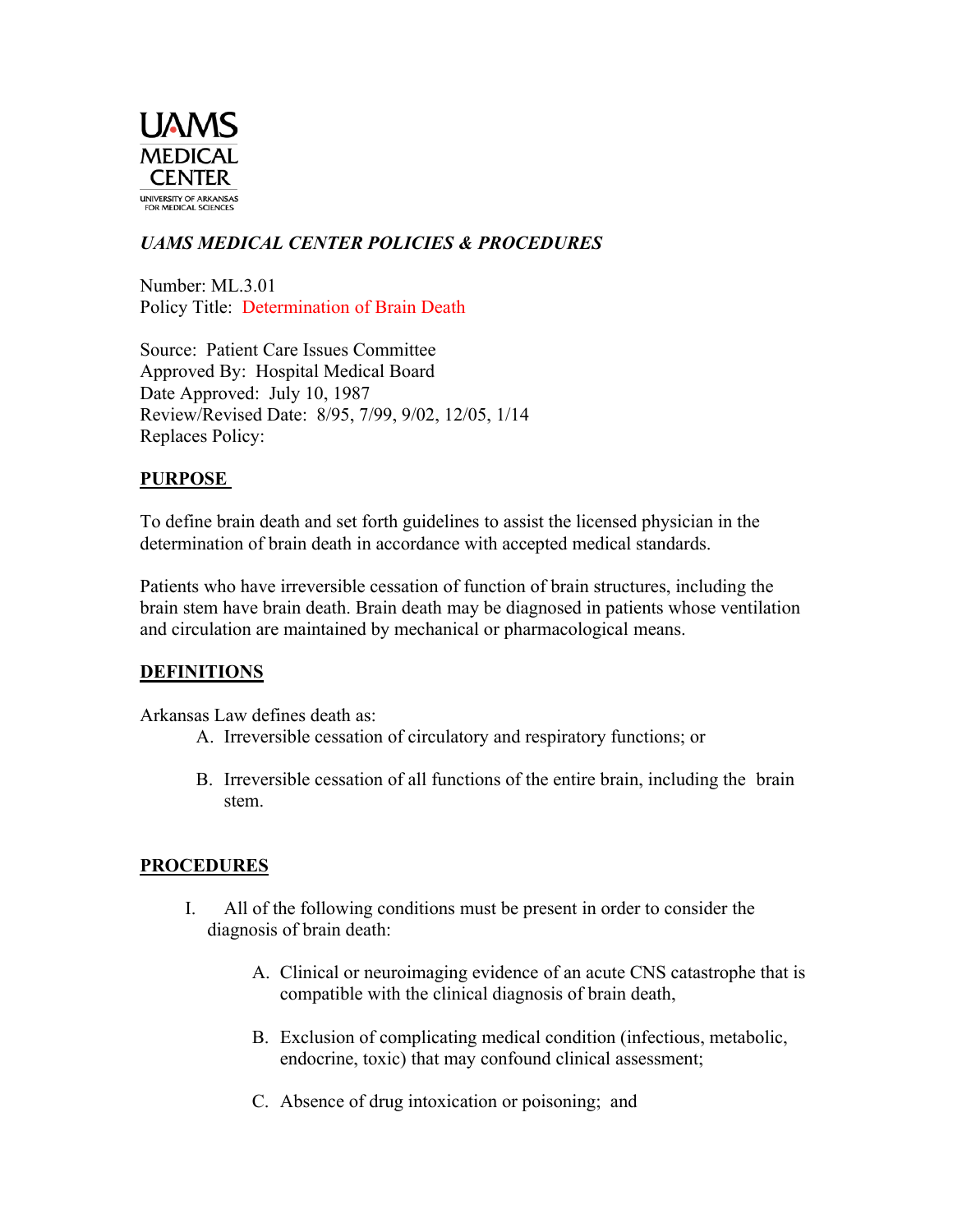- D. Core temperature  $\geq$  36 degrees C (90 degrees F).
- II. All of the following conditions must be present to determine brain death has occurred:
	- A. Absence of brainstem reflexes, as evidenced by:
		- 1. Absence of pupillary response to a bright light in both eyes,
		- 2. Pupils fixed in a midsize or dilated position (4-9 mm).
		- 3. Absence of ocular movements using oculocephalic testing and oculovestibular reflex testing,
		- 4. Absence of corneal reflex,
		- 5. Absence of facial muscle movement to noxious stimuli,
		- 6. Absence of pharyngeal and tracheal reflexes.
	- B. Absence of respiratory drive during a CO2 challenge, as evidenced by a PaCO2  $\geq$  60mm Hg or 20 mm Hg rise from normal baseline value;
	- C. Unresponsive coma of established and irreversible cause, evidenced by:
		- 1. No evidence of responsiveness;
		- 2. Absence of eye opening or eye movement to noxious stimuli,
		- 3. Absence of eye or limb movement spontaneously or in response to noxious stimuli (with the exception of spinally mediated reflexes produced by noxious stimuli),
		- 4. The cause of coma has been established by history, examination, neuroimagining and laboratory tests;
		- 5. Absence of CNS-depressant drug effect by history, drug screen, calculation of clearance or durg plasma levels below the therapeutic range;
		- 6. No recent administration or continued presence of neuromuscular blocking agents;
		- 7. Absence of severe electrolyte, acid-base, or endocrine disturbance,

Repeat examination is advisable after six (6) hours. However, where evidence of massive irreparable injury to the brain is present on imaging studies, this waiting period may be reduced or eliminated.